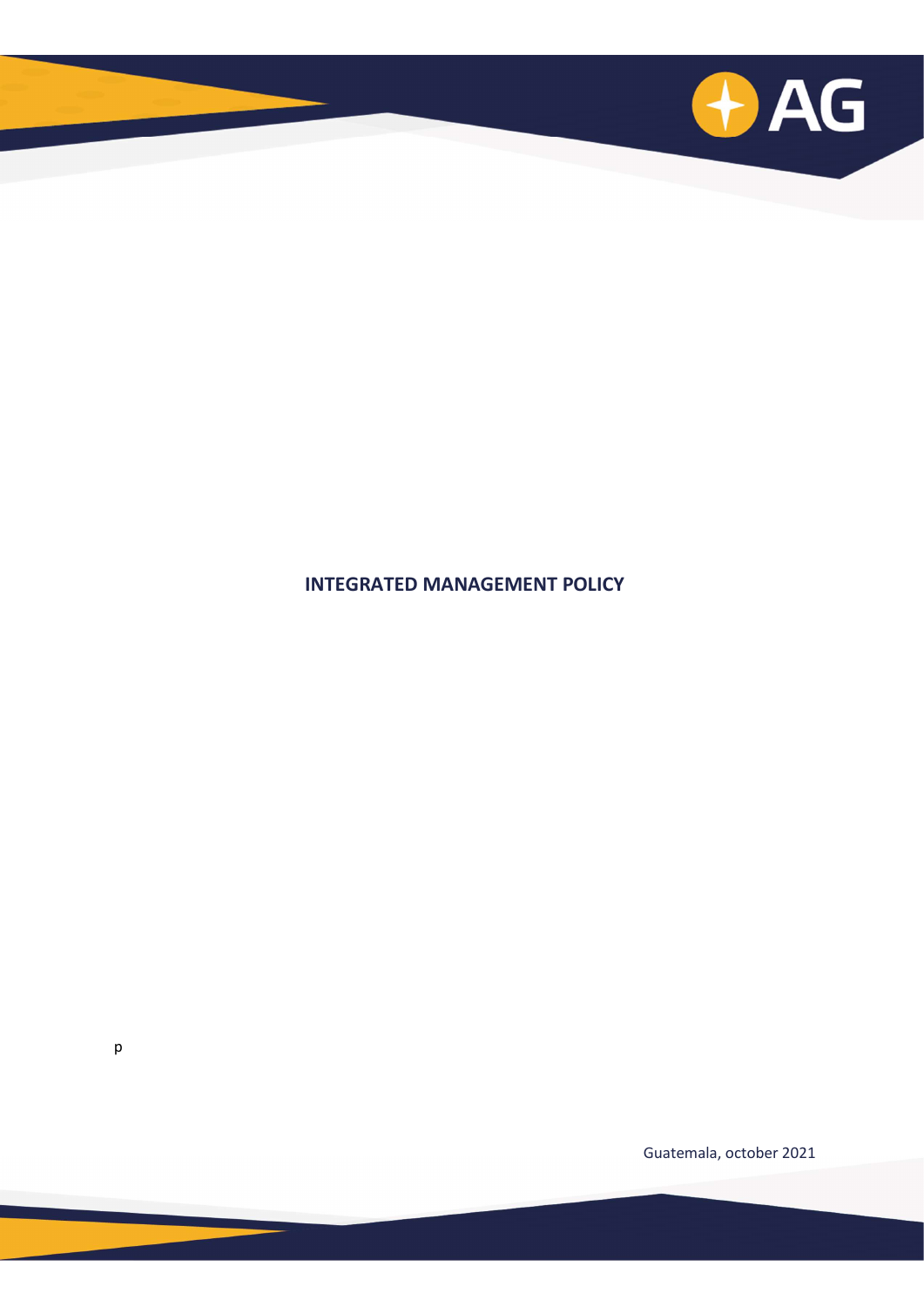

## 1. OBJECTIVE

The object of this manual is to establish the guidelines and policies for those associates and interested parties that impact or who are part of the management systems of Corporación Aceros de Guatemala.

## 2. DEVELOPMENT

Corporación AG expresses its firm intention to work for the Sustainable Development and Growth of the Corporation, and acknowledges that *profitable growth, market value, excellence in processes* and people, and sustainability are strategic principles obtained through industrial safety and occupational health, antibribery, environmental, corporate social responsibility, and quality management systems.

Accordingly, in AG we are committed to operate the management systems according to the following principles:

- 1. To fulfill our purpose: "We transform the present to build the future we all dream about".
- 2. To promote and provide working conditions that comply with the requirements of the management systems comprehensively applied in the Corporation by providing our associates, clients, or any third parties accessible complaint channels that are confidential, anonymous, and free from retaliation, discrimination, or disciplinary measures to those who might have information or knowledge of any activity related with the commission or participation in crimes or ethical violations.

To that effect, the Corporation has the following exclusive channels for all kinds of Complaints and/or communications:

- Webpage: www.etictel.com/ag;
- E-mail: codigoeticaag@etictel.com; and
- Telephone line: +502 2470 8616
- 3. To comply with internal standards, relevant national and international regulations, and legal provisions applicable to the processes handled by the Corporation, as well as to establish controls to reduce social risks.
- 4. To identify dangers and to evaluate and manage risks and impacts associated with the operations and activities of the Corporation and the following management systems: quality, antibribery, industrial health and safety, environment, and corporate social responsibility.
- 5. To promote the continuous improvement of our management systems, providing the resources considered necessary to strengthen and achieve our strategic objectives; to make an emphasis in the investigation of all the complaints made derived from failures in the systems.